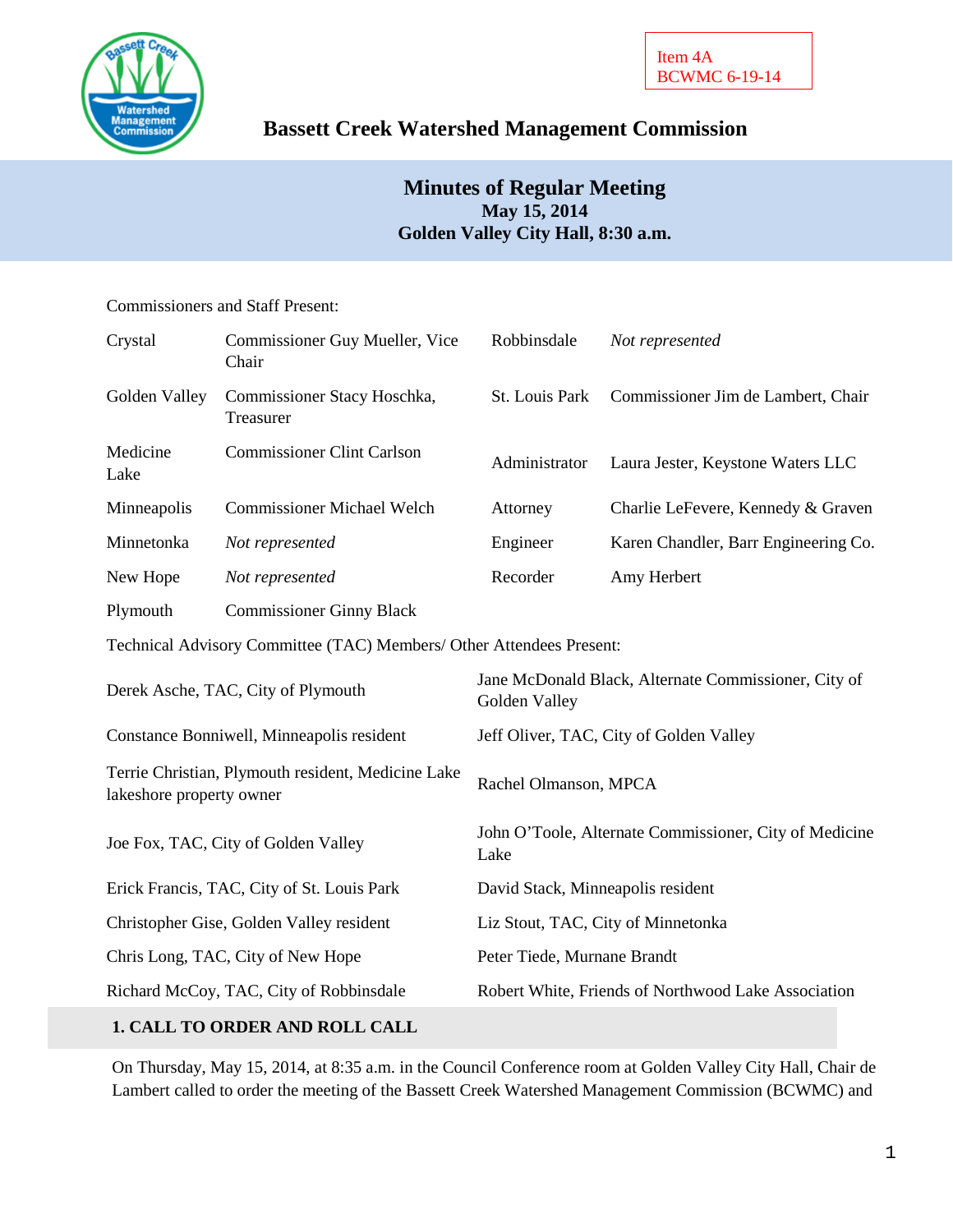asked for roll call to be taken. The Cities of Minnetonka, New Hope, and Robbinsdale were absent from the roll call.

#### **2. CITIZEN FORUM ON NON-AGENDA ITEMS**

No items were brought forward.

#### **3. AGENDA**

Commissioner Black moved to approve the agenda. Alternate Commissioner Mueller seconded the motion. Upon a vote, the motion carried 6-0 [Cities of Minnetonka, New Hope, and Robbinsdale absent from vote].

## **4. CONSENT AGENDA**

Chair de Lambert requested to remove from the Consent Agenda 4C – Financial Report and 4D – Payment of Invoices and to add them to the Business agenda as 5A1. Commissioner Welch requested the removal of item 4F – Approval of Comments on the Draft EIS for the Bottineau Transitway Project. Chair de Lambert said it would be added to the Business Agenda as 5A2. Commissioner Hoschka moved to approve the Consent Agenda as amended. Commissioner Black seconded the motion. Upon a vote, the motion carried 6-0 [Cities of Minnetonka, New Hope, and Robbinsdale absent from vote].

[The following items were approved as part of the Consent Agenda: the April 14, 2014 Commission Workshop minutes, the April 17, 2014 BCWMC meeting minutes, response to comments on Major Plan Amendment, accept and authorize distribution of fiscal year 2013 financial audit, accept Fernbrook Lane emergency culvert replacement (Plymouth), approval of Lock-Up Storage Facility project (Golden Valley), and approval of comment letter on draft bacteria TMDL report.]

The general and construction account balances reported in the Financial Report prepared for the May 15, 2014, meeting are as follows:

| <b>Checking Account Balance</b>                 | \$735,455.00       |
|-------------------------------------------------|--------------------|
| TOTAL GENERAL FUND BALANCE                      | \$735,455.00       |
| TOTAL CASH & INVESTMENTS ON-<br>HAND $(5/7/14)$ | \$2,621,520.95     |
| CIP Projects Levied – Budget Remaining          | $(\$2,874,430.73)$ |
| <b>Closed Projects Remaining Balance</b>        | $(\$252,909.78)$   |
| 2013 Anticipated Tax Levy Revenue               | \$9,662.09         |
| 2014 Anticipated Tax Levy Revenue               | \$895,000.00       |
| <b>Anticipated Closed Project Balance</b>       | \$651,752.31       |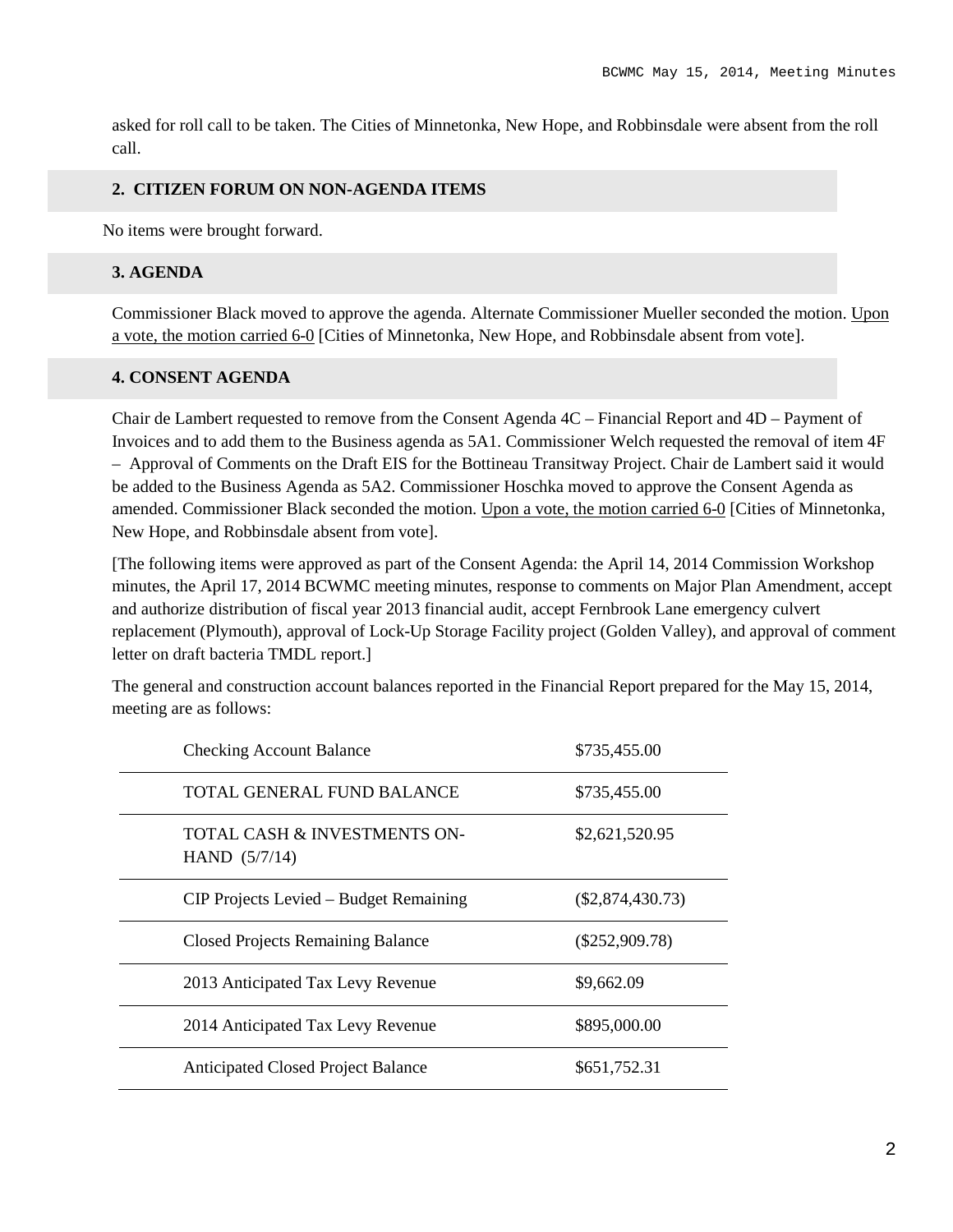#### **5. BUSINESS**

#### **5A1. BCWMC Financial Report and Payment of May Invoices**

Administrator Jester explained that the financial report had been revised to include an invoice in the amount of \$405.00 to Schmitty and Sons Transportation for the Commission's upcoming watershed tour bus transportation. Commissioner Black moved to accept the financial report and pay the invoices. Commissioner Hoschka seconded the motion. Upon a vote, the motion carried 6-0 [Cities of Minnetonka, New Hope, and Robbinsdale absent from vote].

#### **5A2. Approval of Comments on the Draft EIS for the Bottineau Transitway Project**

Engineer Chandler described the current alignment of the project and noted that there are a lot of wetland and floodplain impacts with the alignment that would need mitigation. Commissioner Welch added that he thinks that the Commission's comments should state that the Commission would like to work with the Bottineau Transitway Project throughout the process. He said that he is nervous about the steep slopes along the alignment and along the creek in Minneapolis and that the Commission's comments should emphasize that the Commission is doing a capital project in the area before the Bottineau project will be done.

Mr. Oliver said that the City of Golden Valley's comments are still being drafted but do include many of the same comments that are in the Commission's comments. He said that the City's comments will include that no increase in upstream flood stage will be acceptable.

Commissioner Black said that she generally agrees with the draft comment letter and that it raises all of the issues that the BCWMC needs to raise. She said that she is most concerned with the runoff coming from hard surfaces and how it will be addressed. She commented that the Commission should communicate its rules. Commissioner Welch said that he assumes that the project will come to the Commission for Engineer review, and he commented that the Commission has no permitting program, so the burden would fall on the cities of Minneapolis and Golden Valley to implement, in terms of water quality, with the Commission's assistance.

Mr. Oliver reported that the station area planning process is underway for the first group of stations from Minneapolis through Golden Valley. He said that the City of Golden Valley has staff on the Technical Advisory Committee for that process. He relayed that the City of Golden Valley's message to both the Rail Authority and the Metropolitan Council is that the City will be involved in the preliminary design, if and when that moves forward. Mr. Oliver explained that both the Rail Authority and Metropolitan Council are well aware of the Commission's CIP water quality project immediately adjacent to the rail corridor.

Engineer Chandler remarked that because of the tight corridor of the proposed alignment, her biggest concern is how the erosion and sediment will be handled during construction. There was a discussion about how this could be addressed.

Commissioner Welch recommended that the Commission could direct Engineer Chandler and Administrator Jester to attend some of the project design meetings. He suggested asking Mr. Oliver to be a liaison and to communicate about upcoming meetings that Engineer Chandler and/or Administrator Jester should attend. Commissioner Black recommended that the Commission direct the Administrator to go and she can decide when the Commission Engineer will go since many of the Commission's TAC members/ City Engineers will be involved for their cities already.

Engineer Chandler summarized the comments that she will add to the letter based on today's comments.

Ms. Constance Bonniwell provided comments and stated that Hennepin County chose alignment D1 as it is the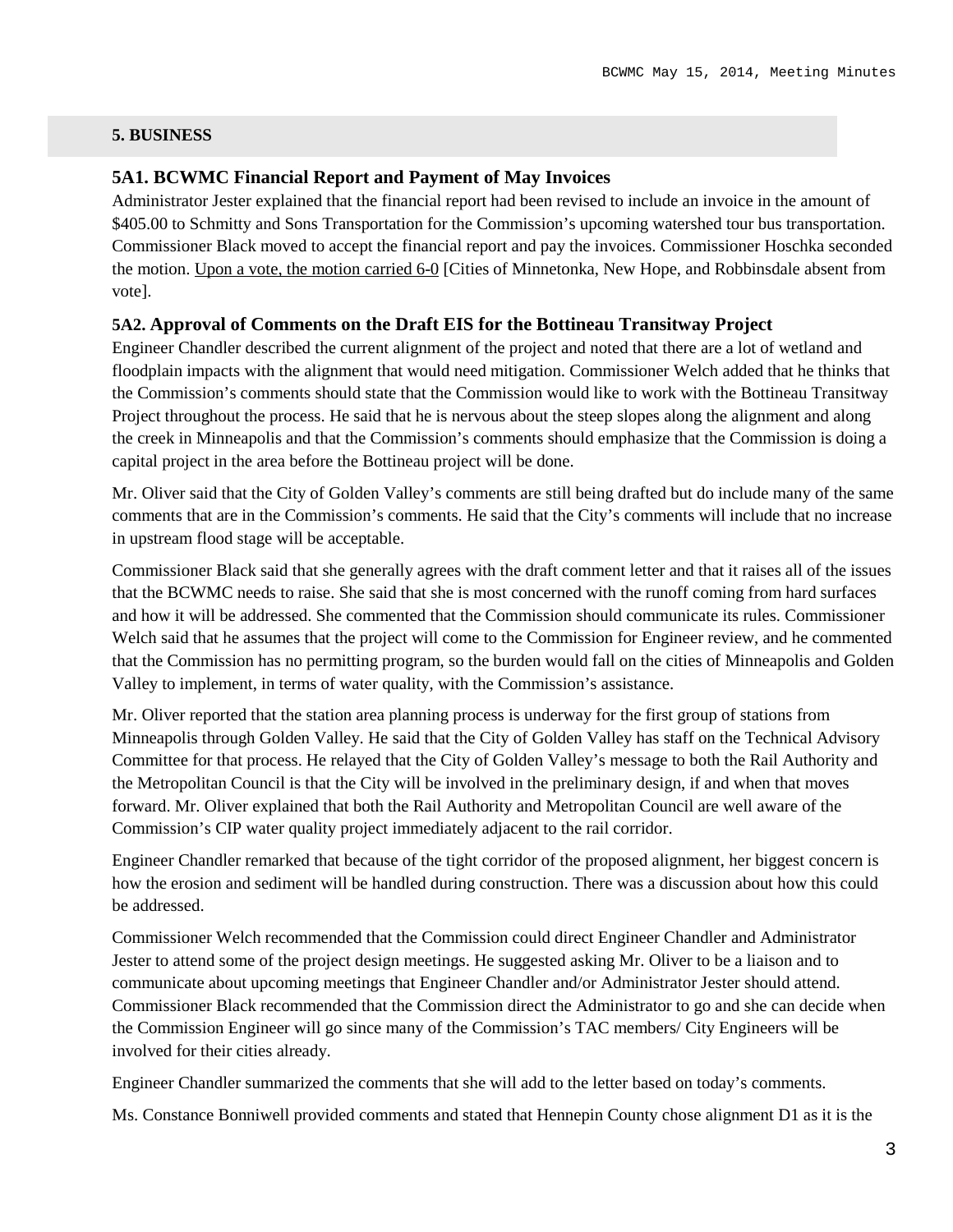cheapest option. She requested that the Commission maintain its focus of protecting the wetlands. She noted that the locally-preferred option is for no light rail and instead to provide rapid bus transit. Ms. Bonniwell described many details of the proposed project and her participation in many public meetings about the project.

Commissioner Welch moved to:

- direct the Commission Engineer to include in the comment letter an emphasis on the Commission's CIP project and the need to plan and design the project to ensure the integrity of the Commission's project;
- authorize the Administrator and, at the Administrator's discretion, the Commission Engineer to attend the station area plan process meetings; and,
- authorize Chair de Lambert to review and sign the final comment letter for submission by the Commission Engineer.

Commissioner Black seconded the motion. Upon a vote, the motion carried 6-0 [Cities of Minnetonka, New Hope, and Robbinsdale absent from vote].

**A. Consider Agreement with the City of New Hope for Development of Feasibility Study for Northwood Lake Improvements Project**

Administrator Jester explained that this is the time of year to start the CIP process for 2016 projects and is the time to authorize the drafting of the feasibility study for the Northwood Lake Improvements Project. She said that Stantec prepared a proposal for doing the feasibility study and the proposal is in the meeting packet. Mr. Long reported that New Hope's City Council approved going forward with the Cooperative Agreement with the BCWMC and if the BCWMC approves the Cooperative Agreement then the City of New Hope will sign the agreement with Stantec for the feasibility study.

Commissioner Black moved to approve entering into the Cooperative Agreement. Commissioner Carlson seconded the motion. Commissioner Welch commented that it is really important that the City of New Hope is aware of the context within which improvements to Northwood Lake should be assessed. He recommended that the Administrator provide New Hope and its consultant with copies of the Commission meetings minutes where improvements to Northwood Lake have been discussed, especially in relation to the proposed project in Plymouth that hasn't moved forward yet. Commissioner Welch encouraged the consultant to work closely with the Commission Engineer and to ask questions that may be helpful in preparing the study.

Engineer Chandler added that the P8 model is up and running and may be useful as the City and consultant are looking at alternatives.

Mr. Robert White of the Friends of the Northwood Lake Association remarked that the Association is in support of the project. He described the condition of the lake and said that the Association is in favor of reducing sediments, phosphorous, and the goose population.

Mr. Long said that the City will work closely with all of the parties. He said that in May, June, and July the City will be meeting with all of the stakeholders. Commissioner Black said that New Hope provided the City of Plymouth with a document that detailed all of the projects and work done to help the quality of Northwood Lake and suggested that the document be made available to the Commission. Mr. Long said that he will send it to Administrator Jester.

Administrator Jester reviewed the timeline and process for the 2016 CIP projects. She noted that a process is being developed regarding post-construction final reporting.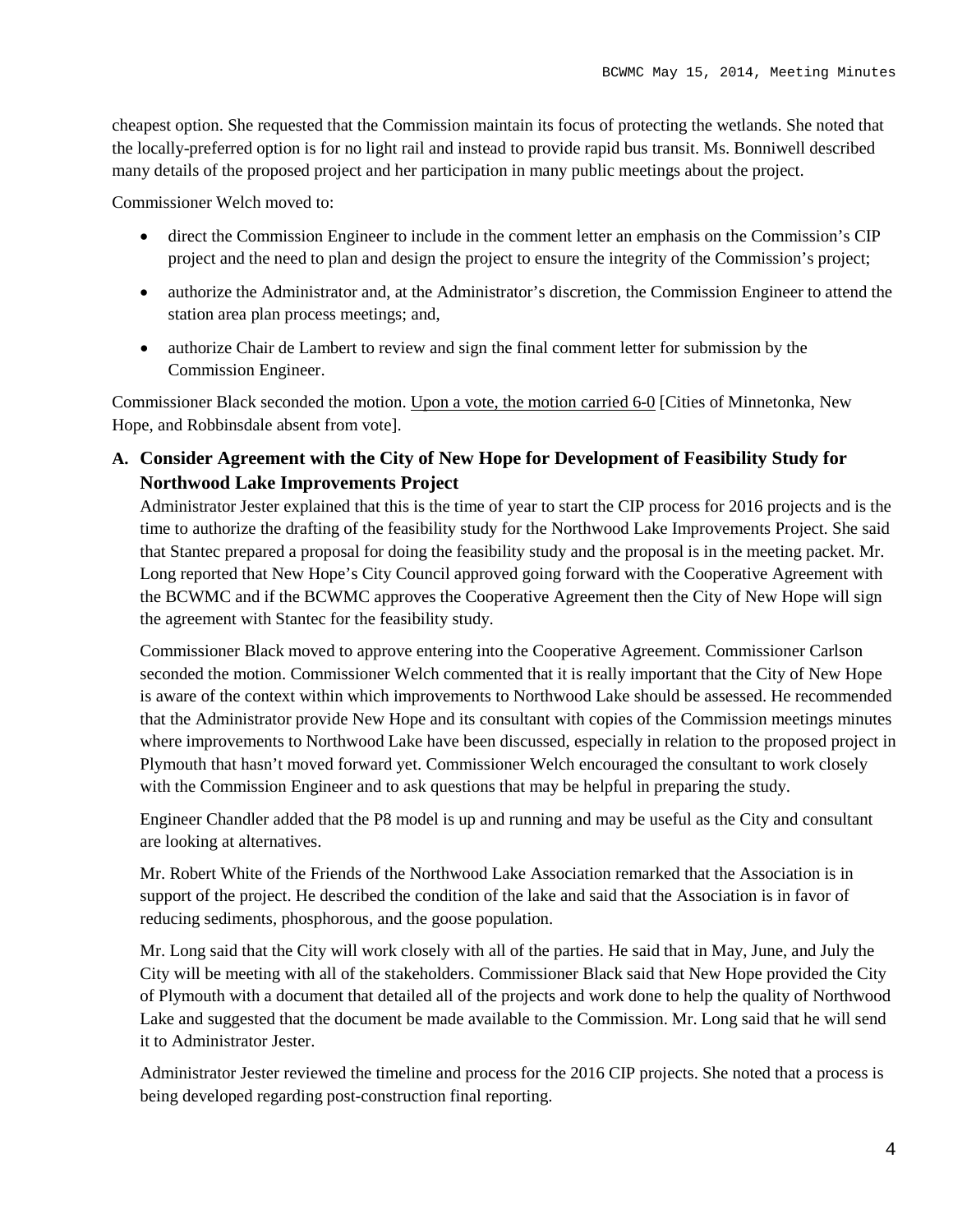Upon a vote, the motion carried 6-0 [Cities of Minnetonka, New Hope, and Robbinsdale absent from vote].

#### **B. Update on Watershed Tour**

Administrator Jester updated the Commission about the May  $29<sup>th</sup>$  watershed tour details and asked for authorization from the Commission to modify the bus reservation to a larger bus than the one currently reserved in the case that it is necessary based on RSVPs. She said that the larger bus would be an additional cost of \$130. Commissioner Mueller moved to authorize the Administrator to rent a larger bus if necessary. Commissioner Welch seconded the motion. Upon a vote, the motion carried 6-0 [Cities of Minnetonka, New Hope, and Robbinsdale absent from vote].

#### **C. Update on Medicine Lake Water Level Issue and Conversations between Commissioners and Cities**

Administrator Jester reminded the Commission that at one of its previous meetings the Commission decided that the members would talk with their city representatives regarding the Medicine Lake water level issue. She asked if anyone had any updates for the Commission based on those conversations. Commissioner Mueller provided comments from the City of Crystal. Commissioner Black provided comments. Mr. Asche said that he thinks that the next step is for the cities of Plymouth and Medicine Lake to discuss collaborating on a possible study.

Commissioner Carlson announced that the City of Medicine Lake City Council approved signing a JPA amendment extending the term by two years instead of ten years. He said that this term will allow the City of Medicine Lake to carefully analyze what is best for Medicine Lake, the residents, and the whole system.

Mr. LeFevere explained that the two-year proposal would need to go back to all the member cities for approval.

Administrator Jester reported that to-date the cities of Golden Valley, Plymouth, New Hope, Robbinsdale, and Minnetonka have already signed the amended Joint Powers Agreement (JPA) as originally proposed and that St. Louis Park has communicated that it will sign it next Monday

There was extensive discussion on the two-year term proposal, what a study of the Medicine Lake water level issue would entail and cost and who would pay for it, concerns over the bounce of Medicine Lake and the risk of flooding, what the City of Medicine Lake proposes would occur in those two years so that the watershed organization would not be in this same position two years from now, and what the other member cities would need in order to consider the two-year JPA proposal.

#### **D. Contingency Plans in Event of JPA Expiration**

Mr. LeFevere pointed out that in order for this organization to exist the member cities need to sign a Joint Powers Agreement. He summarized what the current JPA states about the dissolution of the organization, and he provided an overview of what would need to be handled in the case of dissolution. Mr. LeFevere explained that according to State Law, if the joint powers organization dissolves, the County would form a watershed district.

Mr. LeFevere discussed the information in his May 6, 2014, memo "Potential Dissolution of Bassett Creek Watershed Management Commission." He outlined the next steps that the Commission could take. He recommended that at either this meeting or the next meeting the Commission form a committee or charge an existing committee to focus on these issues.

There was an extensive discussion about the next steps that the Commission should take. Commissioner Black recommended that the Administrative Services Committee take on the role of discussing these issues and that anyone interested can participate or join the Committee.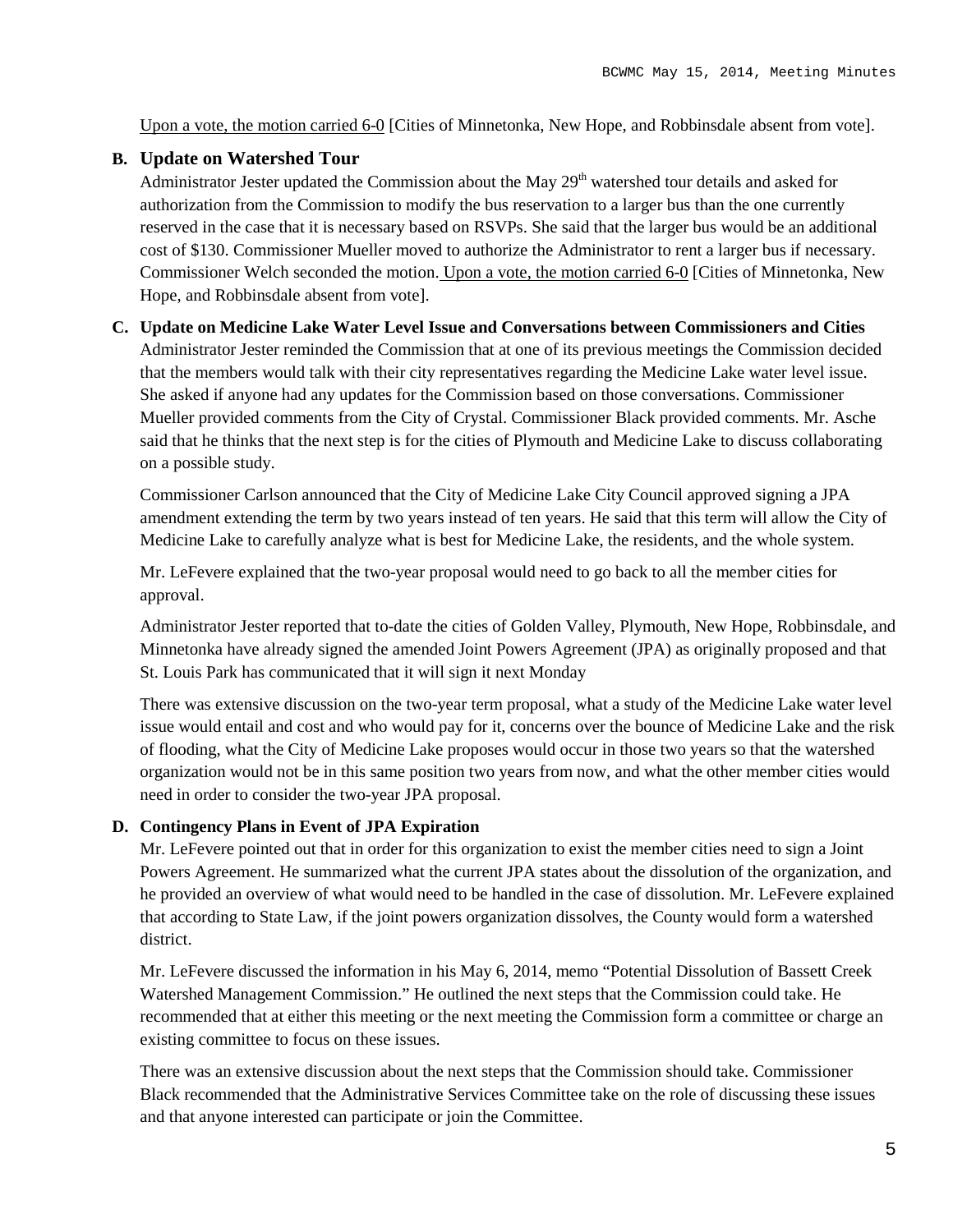Commissioner Mueller moved to direct the Administrative Services Committee and Legal Counsel to meet with the Medicine Lake City Council to discuss the situation and the implications of the two-year extension and of possible dissolution of the organization. Commissioner Black seconded the motion. Commissioner Black suggested that commissioners talk to their cities about the two-year proposal and bring that information back to the Commission next month. Upon a vote, the motion carried 6-0 [Cities of Minnetonka, New Hope, and Robbinsdale absent from vote].

[*Commissioner Hoschka and Commissioner Welch depart the meeting. Alternate Commissioner McDonald Black assumes representation for City of Golden Valley.*]

## **E. TAC Recommendations**

#### i. **2015 Water Quality Monitoring Program**

Mr. Fox reported on the TAC's meeting and presented the TAC's recommendations:

- Eliminate Crane Lake from the Commission's 2015 water quality monitoring program and revisit data needs from Crane Lake in 2016 in coordination with the City of Minnetonka's water quality monitoring program.
- Include the proposed "enhanced" biotic index monitoring and data analysis in 2015.
- The Commission Engineer continue the full reporting of results and trend analyses of the annual water quality monitoring program as is current practice.

### ii. **Responsible Parties and Funding of Flood Control Project**

Mr. Fox explained that the TAC had a long conversation with legal counsel on the roles and responsibilities for the Flood Control Project. Mr. Fox presented the TAC's recommendations:

- The Commission continues to be responsible for the annual, five-year (20-year for the tunnel) inspection of the Flood Control project features and the follow-up reporting.
- The cities be responsible for debris removal, brushing, tree removal, and general maintenance and repairs (except for major maintenance and repairs) of the Flood Control Project features.
- The policies in the Next Generation Watershed Management Plan reflect the above along with other current practices.
- The Next Generation Watershed Management Plan include a policy stating the Commission will determine the responsibilities and funding mechanisms for major rehabilitation and replacement during the first five years of the plan.
- Further discussion and prioritization by the TAC and/or Commission on maintenance of the CIP projects and major rehabilitation of the Flood Control Project features.

Commissioner Black moved to approve the TAC's recommendations as presented. Alternate Commissioner McDonald Black seconded the motion. Upon a vote, the motion carried 5-0 [Cities of Minneapolis, Minnetonka, New Hope, and Robbinsdale absent from vote].

#### **F. Review Draft 2015 Operating Budget, Assessments to Cities, Budget Detail Document**

Commissioner Black presented the draft budget, described the proposed modest increase over last year's budget, and reported that the Budget Committee decided not to include funds for updating the XP-SWMM model. She said if it turns out that the XP-SWMM work needs to be done in 2015 then the funds will come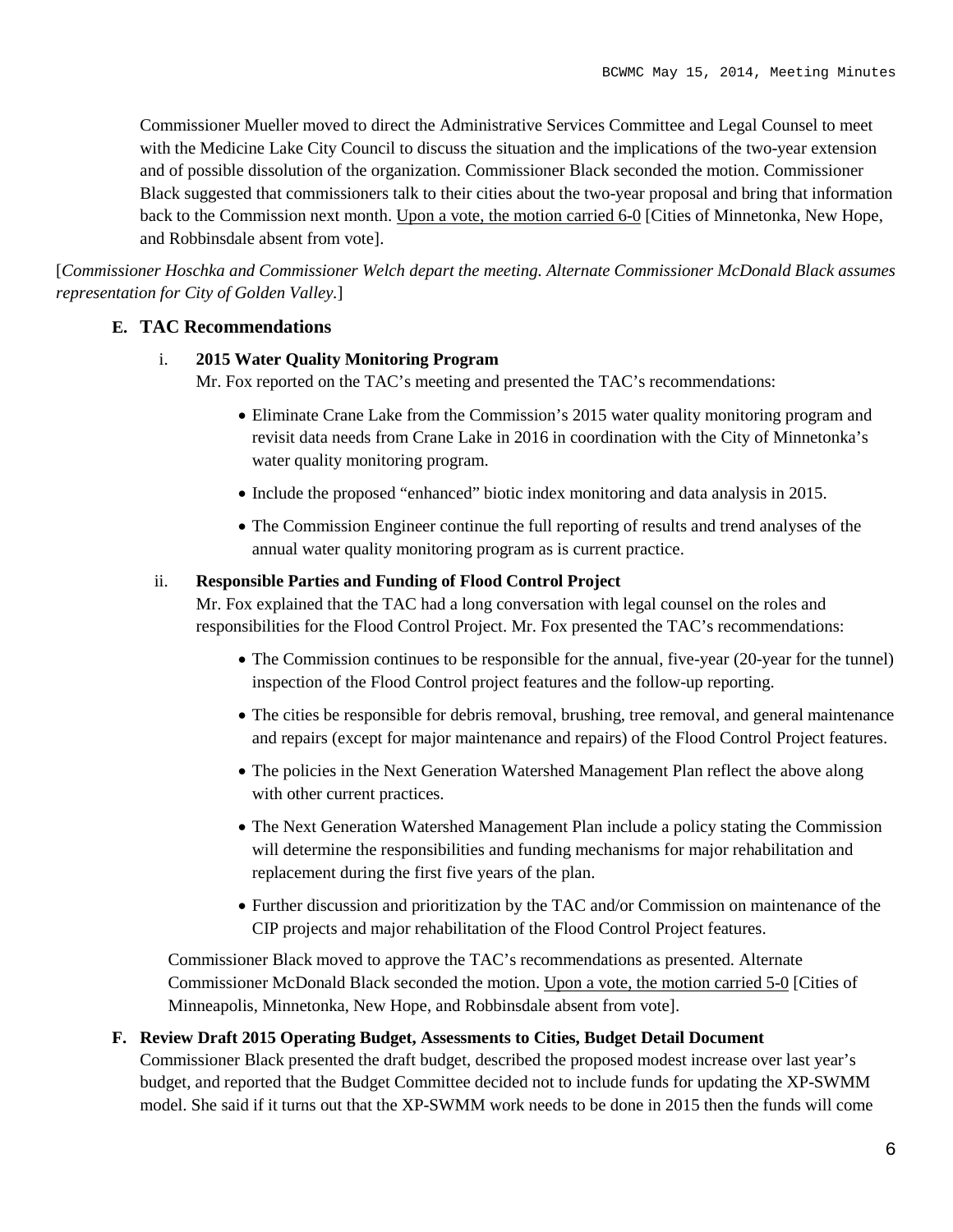out of one of the Commission's existing funds. Administrator Jester noted that the proposed 2015 \$63,000 Water Quality/Monitoring budget is the budget with Crane Lake excluded from the 2015 program. Commissioner Black went through the proposed budget and described the proposed increases and decreases. She said that the budget will be on the Consent Agenda for the Commission's June meeting for final approval.

#### **G. Review 2013 Annual Report and Direct Staff to Submit to BWSR**

Commissioner Black moved to accept the report and direct staff to submit it to the Minnesota Board of Water and Soil Resources. Commissioner Carlson seconded the motion. Upon a vote, the motion carried 5-0 [Cities of Minneapolis, Minnetonka, New Hope, and Robbinsdale absent from vote].

#### **H. Update on Next Generation Watershed Management Plan Development**

Administrator Jester gave an overview of the Plan Steering Committee's most recent meeting and stated that the recommendation from the Committee will be to use the MIDS (Minimum Impact Design Standards) as the guidance. She reported that the Committee's next meeting will be on Monday, May 19<sup>th</sup> at 4:30 p.m.

#### **6. COMMUNICATIONS**

#### **A. Administrator:**

- **i.** Administrator Jester said that her Administrator Report is in the meeting packet and commented on the report's format change.
- **B. Chair:** No Chair Communications

#### **C. Commissioners:**

**i.** Commissioner Black said that she would not be at the Commission's June meeting.

#### **D. TAC Members**

## **i. Update on Twin Cities Metro Chloride Project**

Mr. Asche gave an update on the project and summarized the discussion from the group's April meeting.

#### **E. Committees:**

#### **i. Education Committee**

Administrator Jester updated the Commission on the watershed map project.

#### **ii. Budget Committee**

No additional communications aside from those in item 5F.

#### **iii. Administrative Services Committee**

Commissioner Black provided an update including the Administrator's priorities for this year and noted that \$2,500 has been included in the 2015 budget to convert the Commission's files from written files to digital files.

- **F. Legal Counsel:** No Legal Communications
- **G. Engineer:**
	- **i. 2014 Impaired Waters List: Delisting of Wirth Lake; no chloride listing for Wirth and Medicine Lakes; remaining chloride listings.**

Engineer Chandler reported that the Minnesota Pollution Control Agency removed Wirth Lake